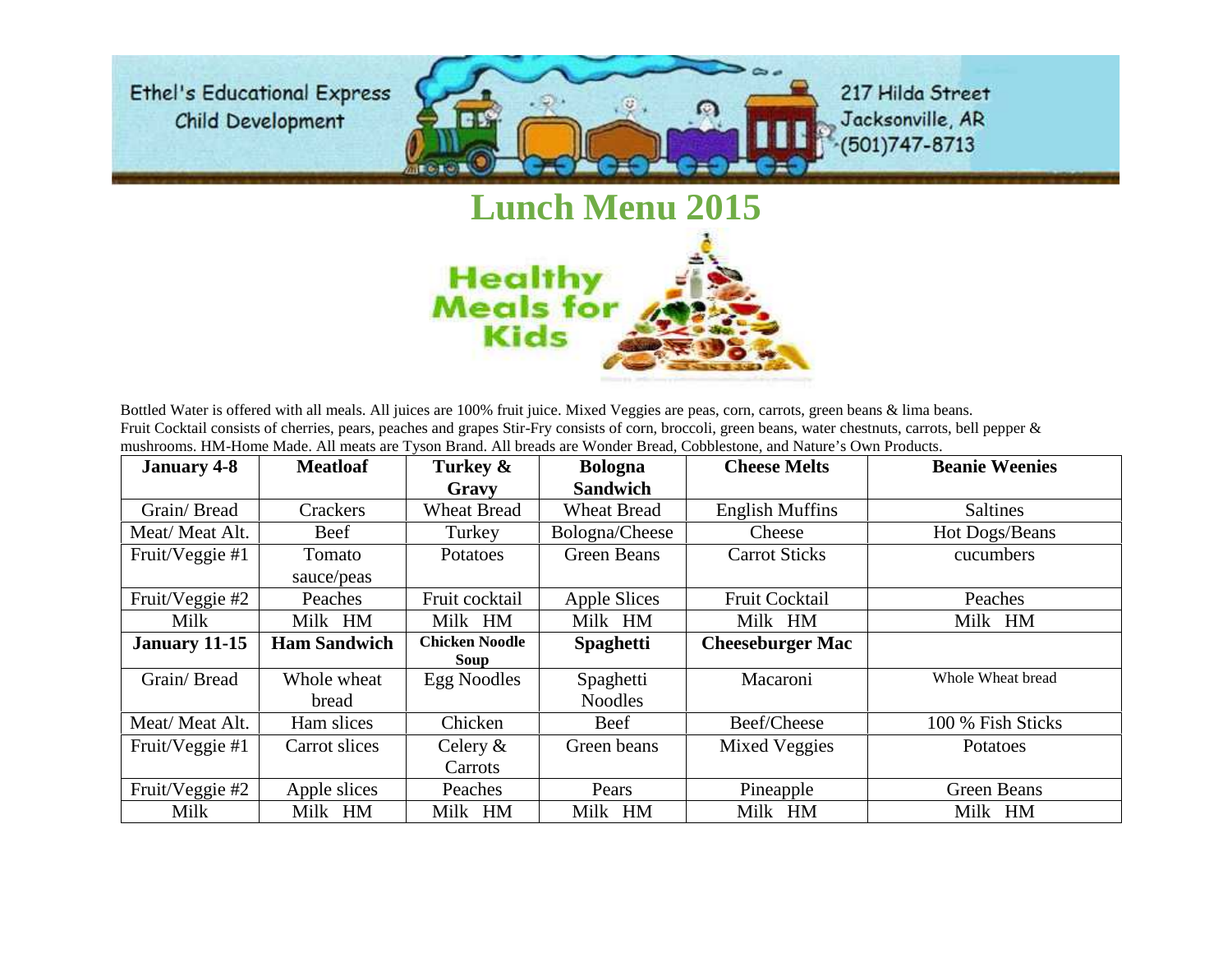

| <b>January 18-22</b> | <b>Enchiladas</b>       | <b>Burritos</b>        | <b>Turkey</b>                          |  | Tomato Soup & Grilled   |                       |
|----------------------|-------------------------|------------------------|----------------------------------------|--|-------------------------|-----------------------|
|                      |                         |                        | <b>Sandwich</b>                        |  | <b>Cheese</b>           |                       |
| Grain/Bread          | Tortilla                | Tortilla               | <b>Wheat Bread</b>                     |  | Wheat bread             | Wheat bread           |
| Meat/ Meat Alt.      | Chicken/Cheese          | Re-fried               | Turkey/Cheese                          |  | Cheese                  | 100 % Whole Fish      |
|                      |                         | Beans/Cheese           |                                        |  |                         | <b>Fillet Sticks</b>  |
| Fruit/Veggie #1      | Re-fried Beans/Corn     | <b>Mixed Veggies</b>   | Corn                                   |  | Tomato soup             | Potatoes              |
| Fruit/Veggie #2      | <b>Apple Slices</b>     | Peaches                | Fruit Cocktail                         |  | peaches                 | <b>Green Beans</b>    |
| Milk                 | Milk HM                 | Milk HM                | Milk HM                                |  | Milk HM                 | Milk HM               |
| January 25-29        | <b>Turkey, Ham Roll</b> | <b>Meat and</b>        | <b>Cheese Crisps</b>                   |  | <b>Chicken Stir Fry</b> | <b>Pasta Salad</b>    |
|                      | Up                      | Gravy                  |                                        |  |                         |                       |
| Grain/Bread          | Tortilla                | Mashed                 | Tortilla                               |  | Rice                    | Macaroni              |
|                      |                         | Potatoes               |                                        |  |                         |                       |
| Meat/Meat Alt.       | Turkey/Ham              | Beef                   | Cheese                                 |  | Chicken                 | Ham/Cheese            |
| Fruit/Veggie #1      | <b>Mixed Veggies</b>    | <b>Green Beans</b>     | Lettuce/Carrots<br>Stir Fry vegetables |  |                         | Peas                  |
| Fruit/Veggie #2      | Peaches                 | Oranges                | Fruit Cocktail                         |  | <b>Bananas</b>          | Applesauce            |
| Milk                 | Milk                    | Milk HM                | Milk HM                                |  | Milk HM                 | Milk HM               |
| <b>February 1-5</b>  | <b>Monday</b>           | <b>Tuesday</b>         | Wednesday                              |  | <b>Thursday</b>         | Friday                |
| Grain/Bread          | <b>Wheat Bread</b>      | <b>Toast</b>           | Mac N' Cheese                          |  |                         | <b>Wheat Bread</b>    |
| Meat/Meat Alt.       | <b>Baked Chicken</b>    | 100 % Fish             | <b>Steak Fingers</b>                   |  | Corn Dog                | Canadian Bacon        |
| Fruit/Veggie #1      | Squash                  | <b>Sticks</b>          | Peas                                   |  | <b>Mashed Potatoes</b>  | Peas                  |
| Fruit/Veggie #2      | <b>Sliced Peaches</b>   | <b>Green Beans</b>     | <b>Sliced Peaches</b>                  |  | Pineapples              | <b>Apple Sauce</b>    |
| Milk                 | Milk                    | Mashed                 | Milk                                   |  | Milk                    | Milk                  |
|                      |                         | Potatoes               |                                        |  |                         |                       |
|                      |                         | Milk                   |                                        |  |                         |                       |
| February 8-12        | <b>Monday</b>           | <b>Tuesday</b>         | Wednesday                              |  | <b>Thursday</b>         | Friday                |
| Grain/Bread          | <b>Wheat Bread</b>      | <b>Toast</b>           | Mac N' Cheese                          |  | Corn Dog                | <b>Wheat Bread</b>    |
| Meat/ Meat Alt.      | <b>Baked Chicken</b>    | 100% Fish Sticks       | <b>Chicken Strips</b>                  |  | Mashed                  | <b>Canadian Bacon</b> |
| Fruit/Veggie #1      | Squash                  | <b>Green Beans</b>     | Corn                                   |  | Potatoes                | Peas                  |
| Fruit/Veggie #2      | <b>Sliced Peaches</b>   | <b>Mashed Potatoes</b> | <b>Sliced Peaches</b>                  |  | Pineapples              | <b>Apple Sauce</b>    |
| Milk                 | Milk                    | Milk                   | Milk                                   |  | Milk                    | Milk                  |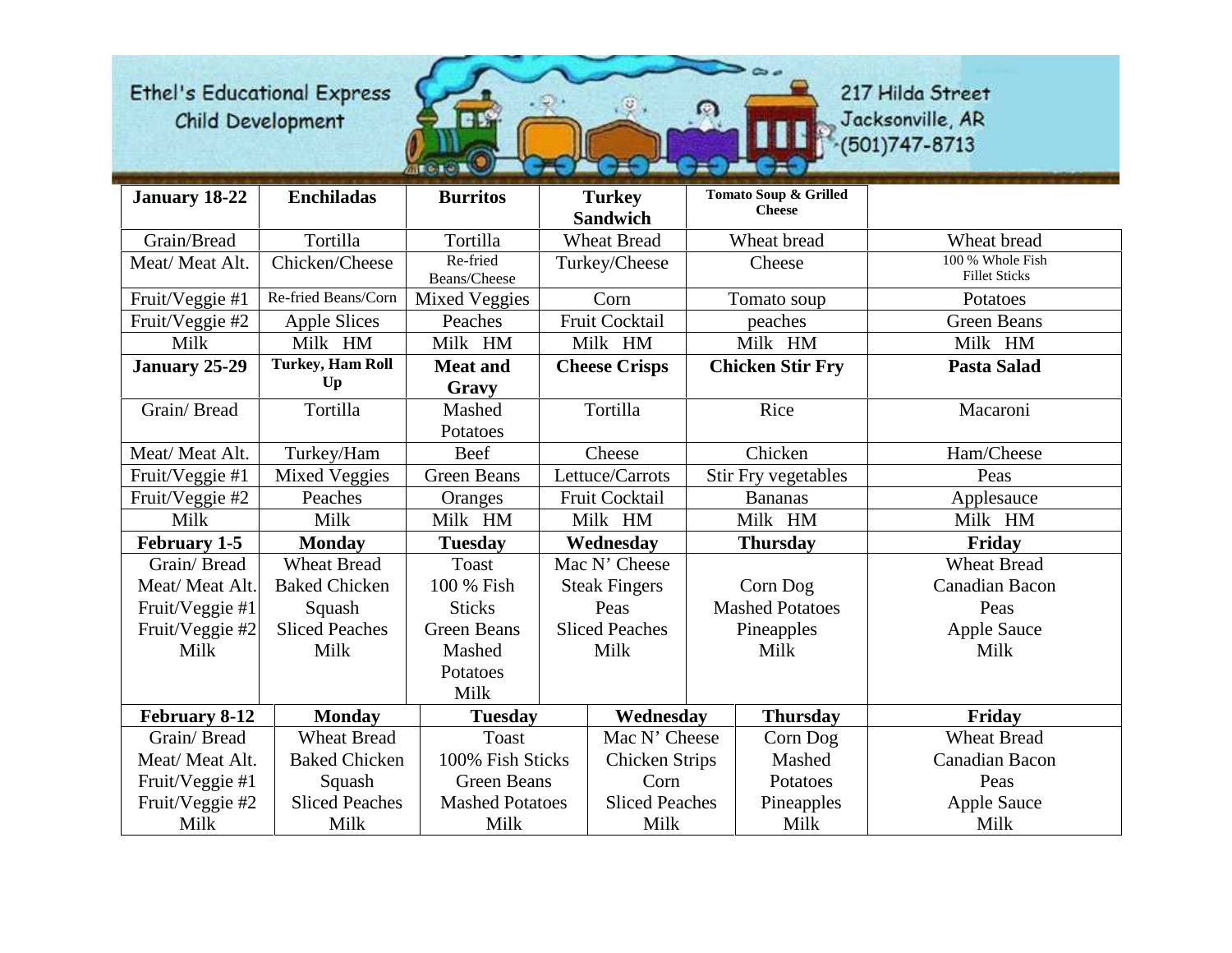217 Hilda Street Jacksonville, AR<br>(501)747-8713

E

| February 15-19    | <b>Monday</b>          | <b>Tuesday</b>            | Wednesday                      | <b>Thursday</b>      | Friday                   |
|-------------------|------------------------|---------------------------|--------------------------------|----------------------|--------------------------|
| Grain/Bread       | <b>Wheat Bread</b>     | Spaghetti                 | Mac N' Cheese                  |                      | <b>Wheat Bread</b>       |
| Meat/Meat Alt.    | <b>Baked Chicken</b>   | Beef                      | <b>Chicken Strips</b>          | Corn Dog             | <b>Canadian Bacon</b>    |
| Fruit/Veggie #1   | Squash                 | Tomato sauce/peas         | Corn                           | Mashed               | Peas                     |
| Fruit/Veggie #2   | <b>Sliced Peaches</b>  | <b>Sliced Pears</b>       | <b>Sliced Peaches</b>          | Potatoes             | <b>Sliced Apples</b>     |
| Milk              | Milk                   | Milk                      | Milk                           | Pineapple            | Milk                     |
|                   |                        |                           |                                | Milk                 |                          |
| February 22-26    | <b>Monday</b>          | <b>Tuesday</b>            | Wednesday                      | <b>Thursday</b>      | Friday                   |
| Grain/Bread       | Cornbread              | <b>Toast</b>              | Mac N' Cheese                  |                      | <b>Wheat Bread</b>       |
| Meat/Meat Alt.    | <b>Baked Chicken</b>   | 100% Fish Sticks          | <b>Chicken Strips</b>          | Corn Dog             | <b>Canadian Bacon</b>    |
| Fruit/Veggie #1   | <b>Speckled Butter</b> | <b>Green Beans</b>        | Corn                           | Mashed               | Peas                     |
| Fruit/Veggie #2   | <b>Beans</b>           | <b>Mashed Potatoes</b>    | <b>Sliced Peaches</b>          | Potatoes             | <b>Apple Sauce</b>       |
| Milk              | Apple Pie              | Milk                      | Milk                           | Pineapples           | Milk                     |
|                   | Milk                   |                           |                                | Milk                 |                          |
| Feb 29-March 4    | <b>Beef Stroganoff</b> | <b>Turkey Sandwich</b>    | Ham & Rice<br><b>Casserole</b> | <b>Burritos</b>      | <b>Chicken Open Face</b> |
| Grain/Bread       | <b>Egg Noodles</b>     | <b>Wheat Bread</b>        | Rice                           | Tortilla             | <b>English Muffins</b>   |
| Meat/Meat Alt.    | Beef                   | Turkey/Cheese             | Ham/Cheese                     | Re-fried             | Chicken/Cheese           |
|                   |                        |                           |                                | Beans/Cheese         |                          |
| Fruit/Veggie #1   | <b>Green Beans</b>     | Corn                      | Peas                           | <b>Mixed Veggies</b> | Celery/Carrots           |
| Fruit/Veggie #2   | Peaches                | <b>Bananas</b>            | Pineapple                      | Applesauce           | Pears                    |
| Milk              | Milk HM                | Milk HM                   | Milk HM                        | Milk HM              | Milk HM                  |
| <b>March 7-11</b> | <b>Meatloaf</b>        | <b>Turkey &amp; Gravy</b> | <b>Bologna Sandwich</b>        | <b>Cheese Melts</b>  | <b>Beanie Weenies</b>    |
| Grain/Bread       | Crackers               | <b>Wheat Bread</b>        | <b>Wheat Bread</b>             | English              | <b>Saltines</b>          |
|                   |                        |                           |                                | <b>Muffins</b>       |                          |
| Meat/Meat Alt.    | <b>Beef</b>            | Turkey                    | Bologna/Cheese                 | Cheese               | Hot Dogs/Beans           |
| Fruit/Veggie #1   | Tomato                 | Potatoes                  | <b>Green Beans</b>             | <b>Carrot Sticks</b> | cucumbers                |
|                   | sauce/peas             |                           |                                |                      |                          |
| Fruit/Veggie #2   | Peaches                | Fruit cocktail            | <b>Apple Slices</b>            | Fruit Cocktail       | Peaches                  |
| Milk              | Milk HM                | Milk HM                   | Milk HM                        | Milk HM              | Milk HM                  |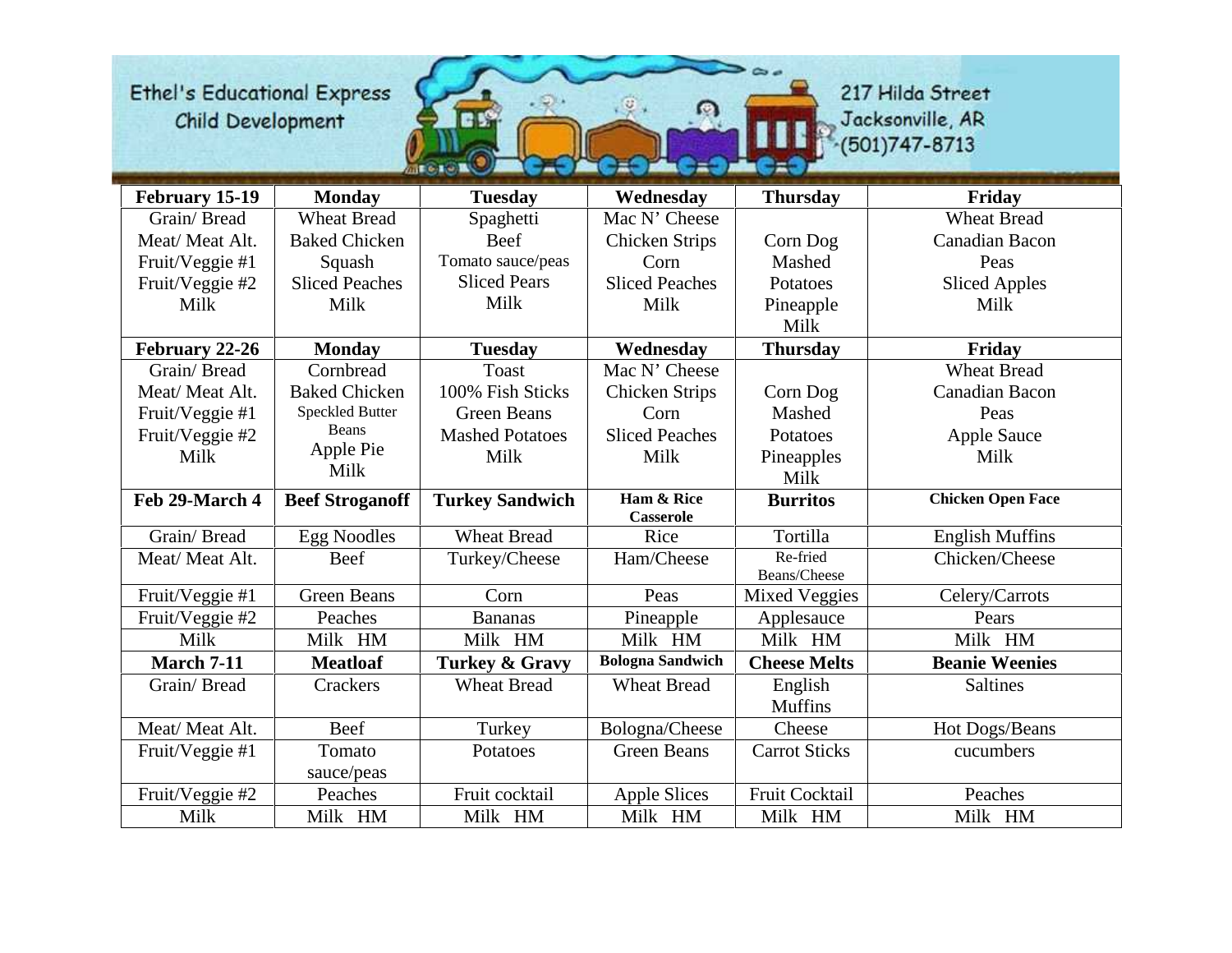217 Hilda Street Jacksonville, AR<br>(501)747-8713

52.

| <b>March 14-18</b> | <b>Monday</b>          | <b>Tuesday</b>         | Wednesday                      | <b>Thursday</b>      | Friday                   |
|--------------------|------------------------|------------------------|--------------------------------|----------------------|--------------------------|
| Grain/Bread        | <b>Wheat Bread</b>     | <b>Toast</b>           | Mac N' Cheese                  |                      | <b>Wheat Bread</b>       |
| Meat/Meat Alt.     | <b>Baked Chicken</b>   | 100% Fish Sticks       | <b>Chicken Strips</b>          | Corn Dog             | <b>Canadian Bacon</b>    |
| Fruit/Veggie #1    | Squash                 | <b>Green Beans</b>     | Corn                           | Mashed               | Peas                     |
| Fruit/Veggie #2    | <b>Sliced Peaches</b>  | <b>Mashed Potatoes</b> | <b>Sliced Peaches</b>          | Potatoes             | <b>Apple Sauce</b>       |
| Milk               | Milk                   | Milk                   | Milk                           | Pineapples           | Milk                     |
|                    |                        |                        |                                | Milk                 |                          |
| <b>March 21-25</b> | <b>Monday</b>          | <b>Tuesday</b>         | Wednesday                      | <b>Thursday</b>      | Friday                   |
| Grain/Bread        | <b>Wheat Bread</b>     | Spaghetti              | Mac N' Cheese                  |                      | <b>Wheat Bread</b>       |
| Meat/Meat Alt.     | <b>Baked Chicken</b>   | <b>Beef</b>            | <b>Chicken Strips</b>          | Corn Dog             | <b>Canadian Bacon</b>    |
| Fruit/Veggie #1    | Squash                 | Tomato sauce/peas      | Corn                           | Mashed               | Peas                     |
| Fruit/Veggie #2    | <b>Sliced Peaches</b>  | <b>Sliced Pears</b>    | <b>Sliced Peaches</b>          | Potatoes             | <b>Apple Sauce</b>       |
| Milk               | Milk                   | Milk                   | Milk                           | Pineapple            | Milk                     |
|                    |                        |                        |                                | Milk                 |                          |
| March 28-April 1   | <b>Monday</b>          | <b>Tuesday</b>         | Wednesday                      | <b>Thursday</b>      | Friday                   |
| Grain/Bread        | Cornbread              | <b>Toast</b>           | Mac N' Cheese                  |                      | <b>Wheat Bread</b>       |
| Meat/Meat Alt.     | <b>Baked Chicken</b>   | 100% Fish Sticks       | <b>Chicken Strips</b>          | Corn Dog             | <b>Canadian Bacon</b>    |
| Fruit/Veggie #1    | <b>Speckled Butter</b> | <b>Green Beans</b>     | Corn                           | Mashed               | Peas                     |
| Fruit/Veggie #2    | Beans                  | <b>Mashed Potatoes</b> | <b>Sliced Peaches</b>          | Potatoes             | <b>Apple Sauce</b>       |
| Milk               | Apple Pie              | Milk                   | Milk                           | Pineapples           | Milk                     |
|                    | Milk                   |                        |                                | Milk                 |                          |
| April 4-8          | <b>Beef Stroganoff</b> | <b>Turkey Sandwich</b> | Ham & Rice<br><b>Casserole</b> | <b>Burritos</b>      | <b>Chicken Open Face</b> |
| Grain/Bread        | <b>Egg Noodles</b>     | <b>Wheat Bread</b>     | Rice                           | Tortilla             | <b>English Muffins</b>   |
| Meat/Meat Alt.     | Beef                   | Turkey/Cheese          | Ham/Cheese                     | Re-fried             | Chicken/Cheese           |
|                    |                        |                        |                                | Beans/Cheese         |                          |
| Fruit/Veggie #1    | <b>Green Beans</b>     | Corn                   | Peas                           | <b>Mixed Veggies</b> | Celery/Carrots           |
| Fruit/Veggie #2    | Peaches                | <b>Bananas</b>         | Pineapple                      | Applesauce           | Pears                    |
| Milk               | Milk HM                | Milk HM                | Milk HM                        | Milk HM              | Milk HM                  |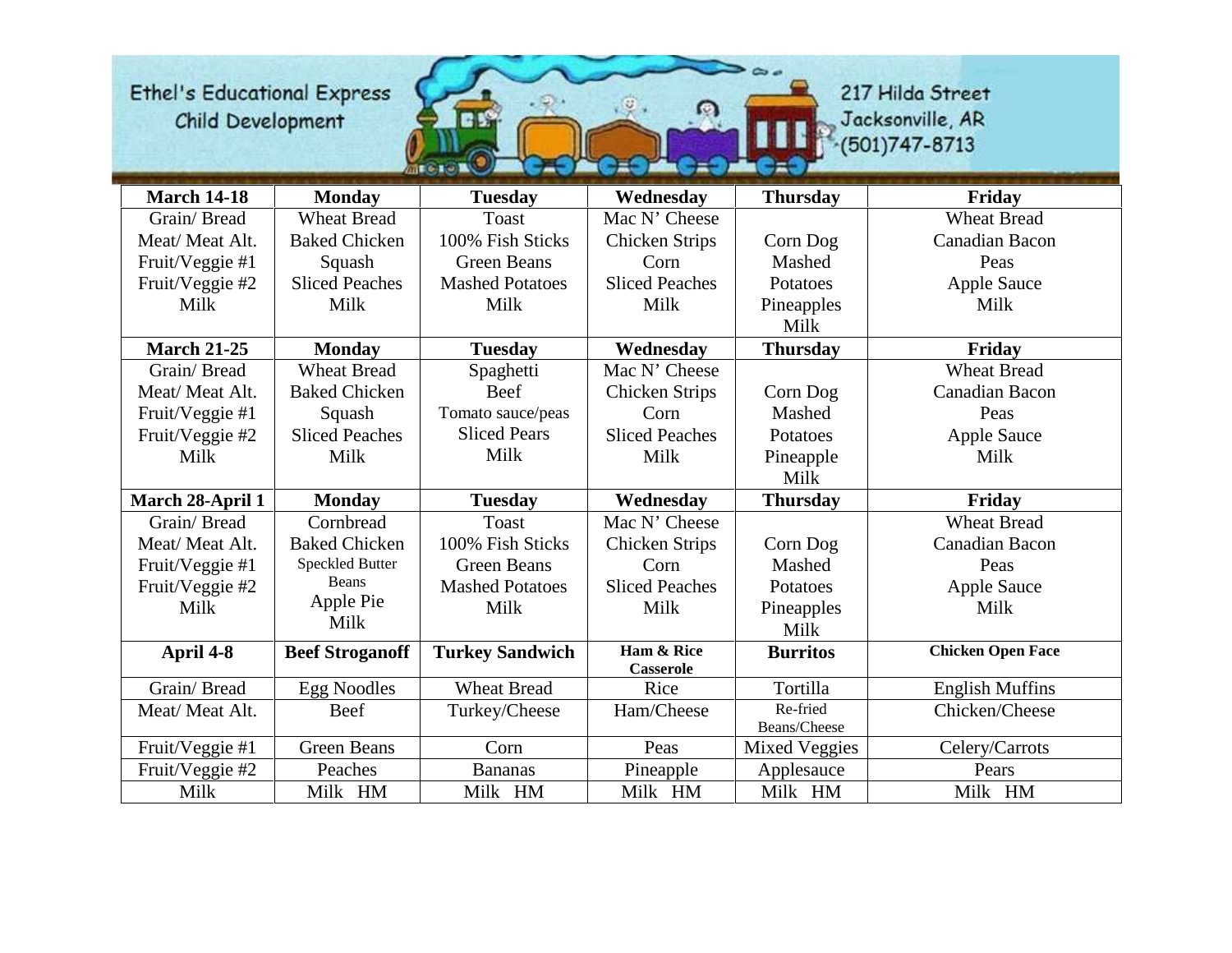

| <b>April 11-15</b> | <b>Meatloaf</b>       | <b>Turkey &amp; Gravy</b> | <b>Bologna</b><br><b>Sandwich</b> | <b>Cheese Melts</b>      | <b>Beanie Weenies</b>  |
|--------------------|-----------------------|---------------------------|-----------------------------------|--------------------------|------------------------|
| Grain/Bread        | Crackers              | <b>Wheat Bread</b>        | <b>Wheat Bread</b>                | English                  | <b>Saltines</b>        |
| Meat/Meat Alt.     | Beef                  | Turkey                    | Bologna/Cheese                    | <b>Muffins</b><br>Cheese | Hot Dogs/Beans         |
| Fruit/Veggie #1    | Tomato                | Potatoes                  | <b>Green Beans</b>                | <b>Carrot Sticks</b>     | cucumbers              |
|                    | sauce/peas            |                           |                                   |                          |                        |
| Fruit/Veggie #2    | Peaches               | Fruit cocktail            | <b>Apple Slices</b>               | Fruit Cocktail           | Peaches                |
| Milk               | Milk HM               | Milk HM                   | Milk HM                           | Milk HM                  | Milk HM                |
| <b>April 18-22</b> | <b>Monday</b>         | <b>Tuesday</b>            | Wednesday                         | <b>Thursday</b>          | Friday                 |
| Grain/Bread        | <b>Wheat Bread</b>    | <b>Toast</b>              | Mac N' Cheese                     |                          | <b>Wheat Bread</b>     |
| Meat/Meat Alt.     | <b>Baked Chicken</b>  | 100% Fish Sticks          | <b>Chicken Strips</b>             | Corn Dog                 | Canadian Bacon         |
| Fruit/Veggie #1    | Squash                | <b>Green Beans</b>        | Corn                              | Mashed                   | Peas                   |
| Fruit/Veggie #2    | <b>Sliced Peaches</b> | <b>Mashed Potatoes</b>    | <b>Sliced Peaches</b>             | Potatoes                 | <b>Apple Sauce</b>     |
| Milk               | Milk                  | Milk                      | Milk                              | Pineapples               | Milk                   |
|                    |                       |                           |                                   | Milk                     |                        |
| <b>April 25-29</b> | <b>Monday</b>         | <b>Tuesday</b>            | Wednesday                         | <b>Thursday</b>          | Friday                 |
| Grain/Bread        | W. Wheat Toast        | <b>Toast</b>              | Mac N' Cheese                     |                          | <b>Wheat Bread</b>     |
| Meat/ Meat Alt.    | <b>Baked Chicken</b>  | 100% Fish Sticks          | <b>Chicken Strips</b>             | Corn Dog                 | <b>Canadian Bacon</b>  |
| Fruit/Veggie #1    | Squash                | Peas                      | Grape Juice                       | <b>Mashed Potatoes</b>   | Peas                   |
| Fruit/Veggie #2    | <b>Sliced Peaches</b> | <b>Mashed Potatoes</b>    | <b>Fruit Cocktail</b>             | Pineapples               | Fruit Cocktail         |
| Milk               | Milk                  | Milk                      | Milk                              | Milk                     | Milk                   |
| May 2-6            | <b>Monday</b>         | <b>Tuesday</b>            | Wednesday                         | <b>Thursday</b>          | Friday                 |
| Grain/Bread        | <b>Wheat Bread</b>    | Toast                     | Mac N' Cheese/Toast               |                          | <b>Wheat Bread</b>     |
| Meat/ Meat Alt.    | <b>Baked Chicken</b>  | 100% Fish Sticks          | <b>Chicken Strips</b>             | Corn Dog                 | <b>Canadian Bacon</b>  |
| Fruit/Veggie #1    | Carrots               | <b>Green Beans</b>        | Carrots                           | <b>Mashed Potatoes</b>   | Peas                   |
| Fruit/Veggie #2    | Pears                 | Fruit Cocktail            | Pineapples                        | <b>Apple Sauce</b>       | <b>Mashed Potatoes</b> |
| Milk               |                       | Milk                      | Milk                              | Milk                     | Milk                   |
|                    | Milk                  |                           |                                   |                          |                        |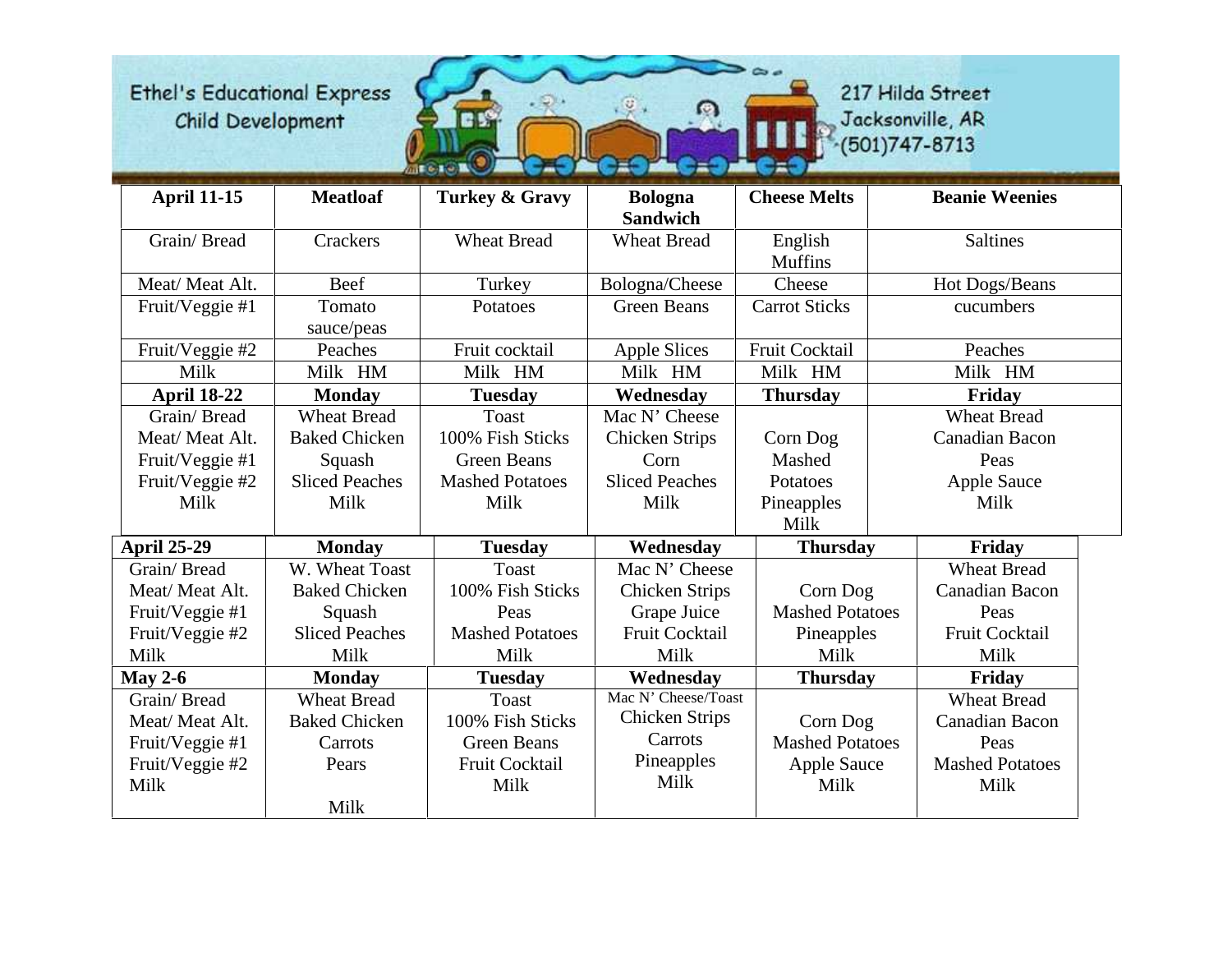

| <b>May 9-13</b>  | <b>Monday</b>         | <b>Tuesday</b>         | Wednesday              | <b>Thursday</b>        | Friday                |
|------------------|-----------------------|------------------------|------------------------|------------------------|-----------------------|
| Grain/Bread      | <b>Wheat Bread</b>    | <b>Toast</b>           | Mac N' Cheese          |                        | <b>Wheat Bread</b>    |
| Meat/Meat Alt.   | <b>Baked Chicken</b>  | 100% Fish Sticks       | <b>Chicken Strips</b>  | Corn Dog               | Canadian Bacon        |
| Fruit/Veggie #1  | Carrots               | Peas                   | <b>Green Beans</b>     | <b>Mashed Potatoes</b> | Peas                  |
| Fruit/Veggie #2  | Pears                 | <b>Mashed Potatoes</b> | Carrots                | Applesauce             | <b>Apple Sauce</b>    |
| Milk             | Milk                  | Milk                   | Milk                   | Milk                   | Milk                  |
| <b>May 16-20</b> | <b>Monday</b>         | <b>Tuesday</b>         | Wednesday              | <b>Thursday</b>        | Friday                |
| Grain/Bread      | <b>Wheat Bread</b>    | <b>Toast</b>           | Mac N' Cheese          |                        | <b>Wheat Bread</b>    |
| Meat/Meat Alt.   | <b>Chicken Strips</b> | 100% Fish Sticks       | <b>Baked Chicken</b>   | Corn Dog               | <b>Canadian Bacon</b> |
| Fruit/Veggie #1  | Carrots               | Peas                   | Carrots                | <b>Mashed Potatoes</b> | Peas                  |
| Fruit/Veggie #2  | Pears                 | <b>Mashed Potatoes</b> | <b>Sliced Grapes</b>   | <b>Apple Sauce</b>     | <b>Apple Sauce</b>    |
| Milk             | Milk                  | Milk                   | Milk                   | Milk                   | Milk                  |
| <b>May 23-27</b> | <b>Monday</b>         | <b>Tuesday</b>         | Wednesday              | <b>Thursday</b>        | Friday                |
| Grain/Bread      | <b>Wheat Bread</b>    | <b>Toast</b>           | <b>Toast</b>           |                        | Spaghetti Noodles     |
| Meat/Meat Alt.   | <b>Baked Chicken</b>  | 100% Fish Sticks       | <b>Chicken Nuggets</b> | Corn Dog               | Beef                  |
| Fruit/Veggie #1  | Peas                  | Peas                   | <b>Mashed Potatoes</b> | <b>Mashed Potatoes</b> | Corn/Prego            |
| Fruit/Veggie #2  | Carrots               | <b>Mashed Potatoes</b> | <b>Fruit Cocktail</b>  | Apple Sauce            | Peaches               |
| Milk             | Milk                  | Milk                   | Milk                   | Milk                   | Milk                  |
| May 30-June 3    | <b>Monday</b>         | <b>Tuesday</b>         | Wednesday              | <b>Thursday</b>        | Friday                |
| Grain/Bread      | <b>HOLIDAY</b>        | <b>Wheat Roll</b>      | W. Wheat Bread         | Corn Dog               | W. Wheat Toast        |
| Meat/Meat Alt.   | <b>Memorial Day</b>   | <b>Baked Chicken</b>   | <b>Roast Beef</b>      | <b>Mashed Potatoes</b> | Turkey                |
| Fruit/Veggie #1  |                       | <b>Sweet Peas</b>      | Spec. Butter Beans     | Pineapples             | <b>Green Beans</b>    |
| Fruit/Veggie #2  |                       | <b>Mashed Potatoes</b> | Squash                 | Milk                   | Fruit Cocktail        |
| Milk             |                       | Milk                   | Milk                   |                        | Milk                  |
| <b>June 6-10</b> | <b>Monday</b>         | <b>Tuesday</b>         | Wednesday              | <b>Thursday</b>        | Friday                |
| Grain/Bread      | Mac N' Cheese         | <b>Toast</b>           | Mac N' Cheese          |                        | <b>Wheat Bread</b>    |
| Meat/Meat Alt.   | <b>Baked Chicken</b>  | 100% Fish Sticks       | <b>Chicken Strips</b>  | Corn Dog               | Turkey                |
| Fruit/Veggie #1  | <b>Butter Beans</b>   | <b>Green Beans</b>     |                        | <b>Mashed Potatoes</b> | Peas                  |
| Fruit/Veggie #2  | Fruit Cocktail        | <b>Mashed Potatoes</b> | <b>Sliced Peaches</b>  | Pineapples             | <b>Apple Sauce</b>    |
| Milk             | Milk                  | Milk                   | Milk                   | Milk                   | Milk                  |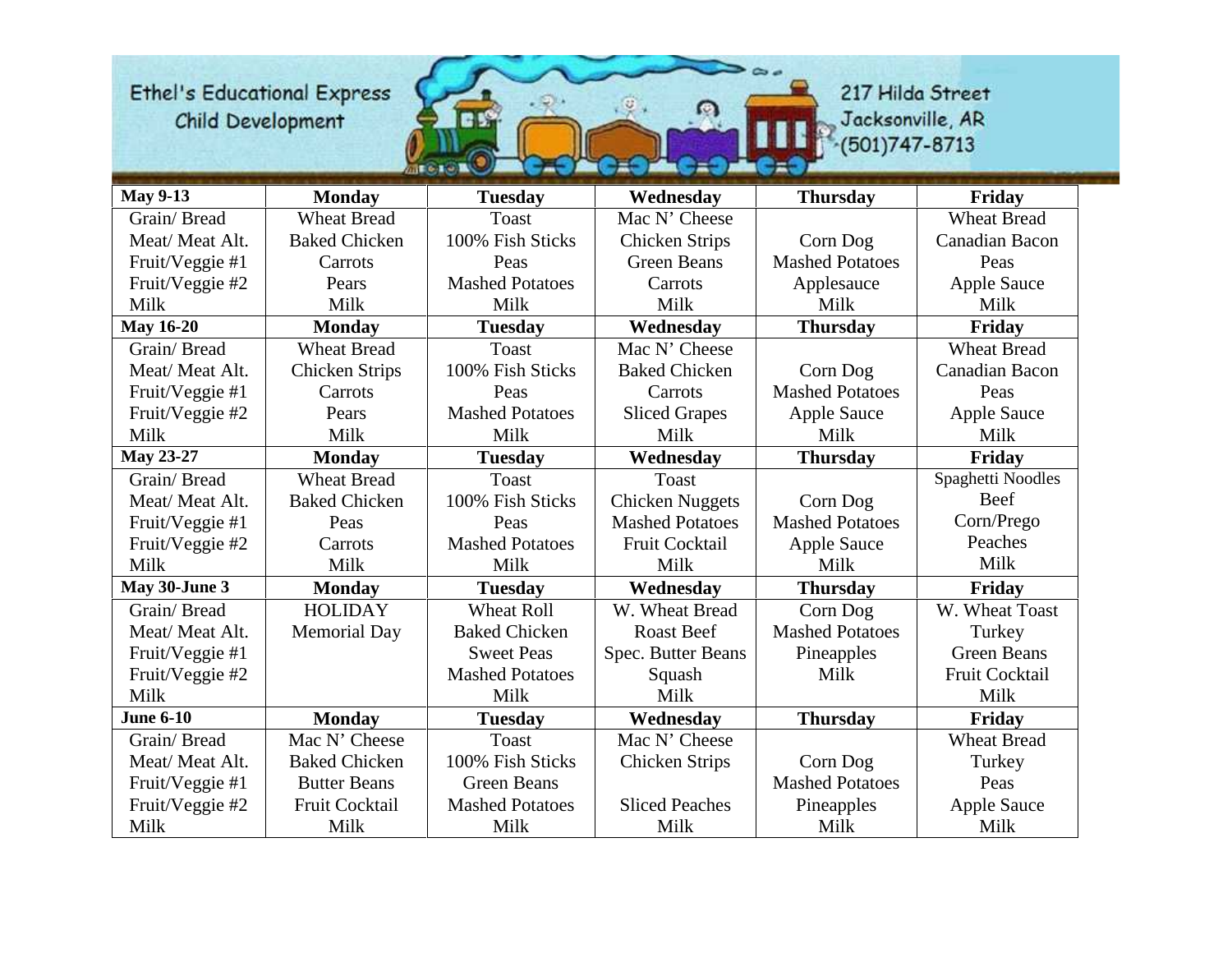

| <b>June 8-12</b>  | <b>Monday</b>          | <b>Tuesday</b>         | Wednesday                       | <b>Thursday</b>        | Friday                   |
|-------------------|------------------------|------------------------|---------------------------------|------------------------|--------------------------|
| Grain/Bread       | <b>Wheat Bread</b>     | <b>Toast</b>           | Mac N' Cheese                   |                        | <b>Wheat Bread</b>       |
| Meat/Meat Alt.    | <b>Baked Chicken</b>   | 100% Fish Sticks       | <b>Chicken Strips</b>           | Corn Dog               | Canadian Bacon           |
| Fruit/Veggie #1   | Squash                 | <b>Green Beans</b>     |                                 | <b>Mashed Potatoes</b> | Peas                     |
| Fruit/Veggie #2   | <b>Sliced Peaches</b>  | <b>Mashed Potatoes</b> | <b>Sliced Peaches</b>           | Pineapples             | <b>Apple Sauce</b>       |
| Milk              | Milk                   | Milk                   | Milk                            | Milk                   | Milk                     |
| <b>June 15-19</b> | <b>Beef Stroganoff</b> | <b>Turkey Sandwich</b> | <b>Ham &amp; Rice Casserole</b> | <b>Burritos</b>        | <b>Chicken Open Face</b> |
| Grain/Bread       | <b>Egg Noodles</b>     | <b>Wheat Bread</b>     | Rice                            | Tortilla               | <b>English Muffins</b>   |
| Meat/Meat Alt.    | Beef                   | Turkey/Cheese          | Ham/Cheese                      | Re-fried Beans/Cheese  | Chicken/Cheese           |
| Fruit/Veggie #1   | <b>Green Beans</b>     | Corn                   | Peas                            | <b>Mixed Veggies</b>   | Celery/Carrots           |
| Fruit/Veggie #2   | Peaches                | <b>Bananas</b>         | Pineapple                       | Applesauce             | Pears                    |
| Milk              | Milk HM                | Milk HM                | Milk HM                         | Milk HM                | Milk HM                  |
|                   |                        |                        |                                 |                        |                          |
| <b>June 22-26</b> | <b>Meatloaf</b>        | Turkey & Gravy         | <b>Bologna Sandwich</b>         | <b>Cheese Melts</b>    | <b>Beanie Weenies</b>    |
| Grain/Bread       | Crackers               | <b>Wheat Bread</b>     | <b>Wheat Bread</b>              | <b>English Muffins</b> | <b>Saltines</b>          |
| Meat/ Meat Alt.   | Beef                   | Turkey                 | Bologna/Cheese                  | Cheese                 | Hot Dogs/Beans           |
| Fruit/Veggie #1   | Tomato sauce/peas      | Potatoes               | <b>Green Beans</b>              | <b>Carrot Sticks</b>   | cucumbers                |
| Fruit/Veggie #2   | Peaches                | Fruit cocktail         | Apple Slices                    | Fruit Cocktail         | Peaches                  |
| Milk              | Milk HM                | Milk HM                | Milk HM                         | Milk HM                | Milk HM                  |
|                   |                        |                        |                                 |                        |                          |
| June 29-July 3    | <b>Ham Sandwich</b>    |                        | <b>Chicken Noodle Soup</b>      | <b>Spaghetti</b>       |                          |
| Grain/Bread       | Whole wheat bread      | <b>Wheat Bread</b>     | <b>Egg Noodles</b>              | Spaghetti Noodles      | <b>HOLIDAY</b>           |
| Meat/Meat Alt.    | Ham slices             | 100% Fish Sticks       | Chicken                         | Beef                   | Independence Day         |
| Fruit/Veggie #1   | Carrot slices          | Potatoes               | Celery & Carrots                | Green Beans            |                          |
|                   |                        |                        |                                 |                        |                          |
| Fruit/Veggie #2   | Apple slices           | <b>Green Beans</b>     | Peaches                         | Pears                  |                          |
| Milk              | Milk HM                | Milk                   | Milk HM                         | Milk HM                |                          |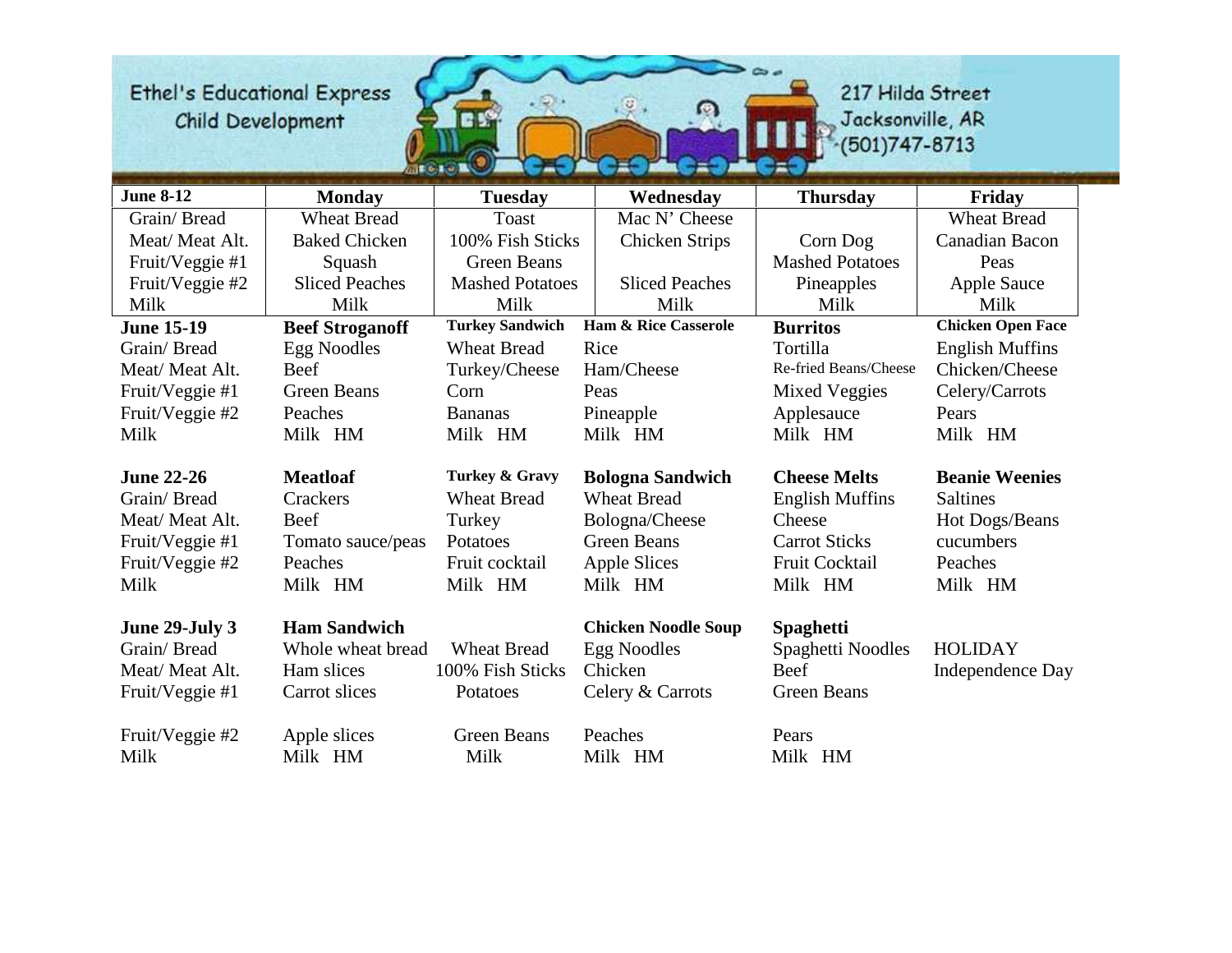

| <b>July 6-10</b>  | <b>Enchiladas</b>    |                       | <b>Burritos</b>       | <b>Turkey Sandwich</b>     | Tomato Soup & Grilled<br><b>Cheese</b> |
|-------------------|----------------------|-----------------------|-----------------------|----------------------------|----------------------------------------|
| Grain/Bread       | Tortilla             | <b>Wheat Bread</b>    | <b>Tortilla</b>       | <b>Wheat Bread</b>         | Wheat bread                            |
| Meat/Meat Alt.    | Chicken/Cheese       | 100% Fish Sticks      | Re-fried Beans/Cheese | Turkey/Cheese              | Cheese                                 |
| Fruit/Veggie #1   | Re-fried Beans/Corn  | <b>Potatoes</b>       | <b>Mixed Veggies</b>  | Corn                       | Tomato soup                            |
| Fruit/Veggie #2   | Apple Slices         | Green Beans           | Peaches               | <b>Fruit Cocktail</b>      | peaches                                |
| Milk              | Milk HM              | Milk                  | Milk HM               | Milk HM                    | Milk HM                                |
|                   |                      |                       |                       |                            |                                        |
|                   |                      |                       |                       |                            |                                        |
| <b>July 13-17</b> | Turkey, Ham Roll Up  | <b>Meat and Gravy</b> | <b>Cheese Crisps</b>  | <b>Chicken Stir Fry</b>    | Pasta Salad                            |
| Grain/Bread       | <b>Tortilla</b>      | Mash. Potatoes        | <b>Tortilla</b>       | Rice                       | Macaroni                               |
| Meat/Meat Alt.    | Turkey/Ham           | <b>Beef</b>           | Cheese                | Chicken                    | Ham/Cheese                             |
| Fruit/Veggie #1   | <b>Mixed Veggies</b> | Green Beans           | Lettuce/Carrots       | <b>Stir Fry vegetables</b> | Peas                                   |
| Fruit/Veggie #2   | Peaches              | Oranges               | <b>Fruit Cocktail</b> | <b>Bananas</b>             | Applesauce                             |
| Milk              | Milk                 | Milk HM               | Milk HM               | Milk HM                    | Milk HM                                |

| <b>July 20-24</b> | <b>Monday</b>         | <b>Tuesday</b>         | Wednesday             | <b>Thursday</b>        | Friday                |
|-------------------|-----------------------|------------------------|-----------------------|------------------------|-----------------------|
| Grain/Bread       | <b>Wheat Bread</b>    | Toast                  | Mac N' Cheese         |                        | <b>Wheat Bread</b>    |
| Meat/Meat Alt.    | <b>Baked Chicken</b>  | 100% Fish Sticks       | <b>Chicken Strips</b> | Corn Dog               | <b>Canadian Bacon</b> |
| Fruit/Veggie #1   | Squash                | <b>Green Beans</b>     |                       | <b>Mashed Potatoes</b> | Peas                  |
| Fruit/Veggie #2   | <b>Sliced Peaches</b> | <b>Mashed Potatoes</b> | <b>Sliced Peaches</b> | Pineapples             | <b>Apple Sauce</b>    |
| Milk              | Milk                  | Milk                   | Milk                  | Milk                   | Milk                  |
| <b>July 27-31</b> | <b>Monday</b>         | <b>Tuesday</b>         | Wednesday             | <b>Thursday</b>        | Friday                |
| Grain/Bread       | <b>Wheat Bread</b>    | Toast                  | Mac N' Cheese         |                        | <b>Wheat Bread</b>    |
| Meat/Meat Alt.    | <b>Baked Chicken</b>  | 100% Fish Sticks       | <b>Chicken Strips</b> | Corn Dog               | Canadian Bacon        |
| Fruit/Veggie #1   | Squash                | Green Beans            |                       | <b>Mashed Potatoes</b> | Peas                  |
| Fruit/Veggie #2   | <b>Sliced Peaches</b> | <b>Mashed Potatoes</b> | <b>Sliced Peaches</b> | Pineapples             | Apple Sauce           |
| Milk              | Milk                  | Milk                   | Milk                  | Milk                   | Milk                  |
|                   |                       |                        |                       |                        |                       |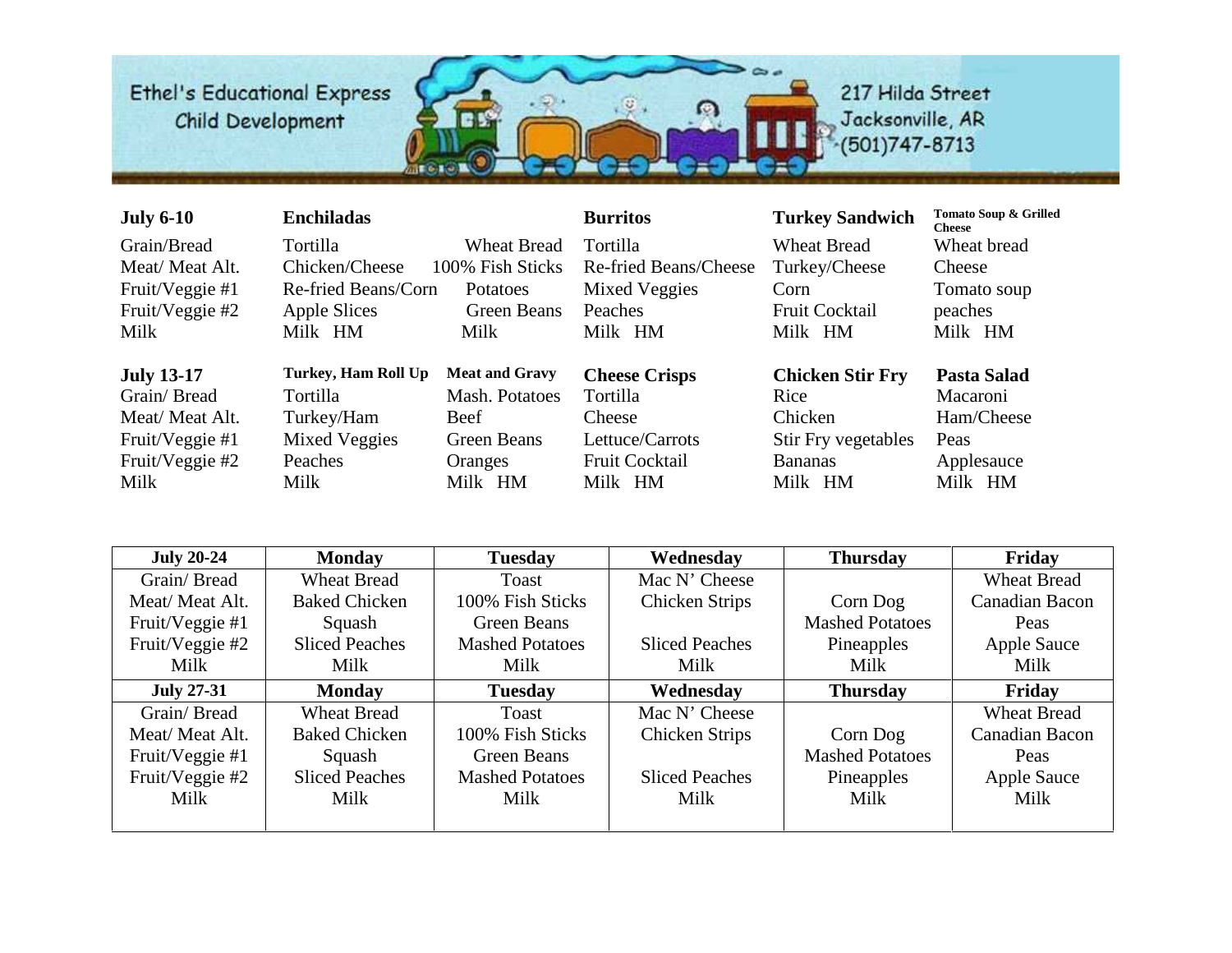

| <b>August 3-7</b>   | <b>Monday</b>         | <b>Tuesday</b>         | Wednesday             | <b>Thursday</b>        | Friday                |
|---------------------|-----------------------|------------------------|-----------------------|------------------------|-----------------------|
| Grain/Bread         | <b>Wheat Bread</b>    | <b>Toast</b>           | Mac N' Cheese         |                        | <b>Wheat Bread</b>    |
| Meat/Meat Alt.      | <b>Baked Chicken</b>  | 100% Fish Sticks       | <b>Chicken Strips</b> | Corn Dog               | <b>Canadian Bacon</b> |
| Fruit/Veggie #1     | Squash                | <b>Green Beans</b>     |                       | <b>Mashed Potatoes</b> | Peas                  |
| Fruit/Veggie #2     | <b>Sliced Peaches</b> | <b>Mashed Potatoes</b> | <b>Sliced Peaches</b> | Pineapples             | <b>Apple Sauce</b>    |
| Milk                | Milk                  | Milk                   | Milk                  | Milk                   | Milk                  |
| <b>August 10-14</b> | <b>Monday</b>         | <b>Tuesday</b>         | Wednesday             | <b>Thursday</b>        | Friday                |
| Grain/Bread         | <b>Wheat Bread</b>    | <b>Toast</b>           | Mac N' Cheese         |                        | <b>Wheat Bread</b>    |
| Meat/Meat Alt.      | <b>Baked Chicken</b>  | 100% Fish Sticks       | <b>Chicken Strips</b> | Corn Dog               | <b>Canadian Bacon</b> |
| Fruit/Veggie #1     | Squash                | <b>Green Beans</b>     |                       | <b>Mashed Potatoes</b> | Peas                  |
| Fruit/Veggie #2     | <b>Sliced Peaches</b> | <b>Mashed Potatoes</b> | <b>Sliced Peaches</b> | Pineapples             | <b>Apple Sauce</b>    |
| Milk                | Milk                  | Milk                   | Milk                  | Milk                   | Milk                  |
| <b>August 17-21</b> | <b>Monday</b>         | <b>Tuesday</b>         | Wednesday             | <b>Thursday</b>        | Friday                |
| Grain/Bread         | <b>Wheat Bread</b>    | <b>Toast</b>           | Mac N' Cheese         |                        | <b>Wheat Bread</b>    |
| Meat/Meat Alt.      | <b>Baked Chicken</b>  | 100% Fish Sticks       | <b>Chicken Strips</b> | Corn Dog               | Canadian Bacon        |
| Fruit/Veggie #1     | Squash                | <b>Green Beans</b>     |                       | <b>Mashed Potatoes</b> | Peas                  |
| Fruit/Veggie #2     | <b>Sliced Peaches</b> | <b>Mashed Potatoes</b> | <b>Sliced Peaches</b> | Pineapples             | <b>Apple Sauce</b>    |
| Milk                | Milk                  | Milk                   | Milk                  | Milk                   | Milk                  |
| <b>August 17-21</b> | <b>Monday</b>         | <b>Tuesday</b>         | Wednesday             | <b>Thursday</b>        | Friday                |
| Grain/Bread         | <b>Wheat Bread</b>    | <b>Toast</b>           | Mac N' Cheese         |                        | <b>Wheat Bread</b>    |
| Meat/Meat Alt.      | <b>Baked Chicken</b>  | 100% Fish Sticks       | <b>Chicken Strips</b> | Corn Dog               | Canadian Bacon        |
| Fruit/Veggie #1     | Squash                | <b>Green Beans</b>     | Carrots               | <b>Mashed Potatoes</b> | Peas                  |
| Fruit/Veggie #2     | <b>Sliced Peaches</b> | <b>Mashed Potatoes</b> | <b>Sliced Peaches</b> | Pineapples             | Apple Sauce           |
| Milk                | Milk                  | Milk                   | Milk                  | Milk                   | Milk                  |
| <b>August 24-28</b> | <b>Monday</b>         | <b>Tuesday</b>         | Wednesday             | <b>Thursday</b>        | Friday                |
| Grain/Bread         | <b>Wheat Bread</b>    | <b>Toast</b>           | Mac N' Cheese         |                        | <b>Wheat Bread</b>    |
| Meat/ Meat Alt.     | <b>Baked Chicken</b>  | 100% Fish Sticks       | <b>Chicken Strips</b> | Corn Dog               | Canadian Bacon        |
| Fruit/Veggie #1     | Squash                | <b>Green Beans</b>     | Carrots               | <b>Mashed Potatoes</b> | Peas                  |
| Fruit/Veggie #2     | <b>Sliced Peaches</b> | <b>Mashed Potatoes</b> | <b>Sliced Peaches</b> | Pineapples             | <b>Apple Sauce</b>    |
| Milk                | Milk                  | Milk                   | Milk                  | Milk                   | Milk                  |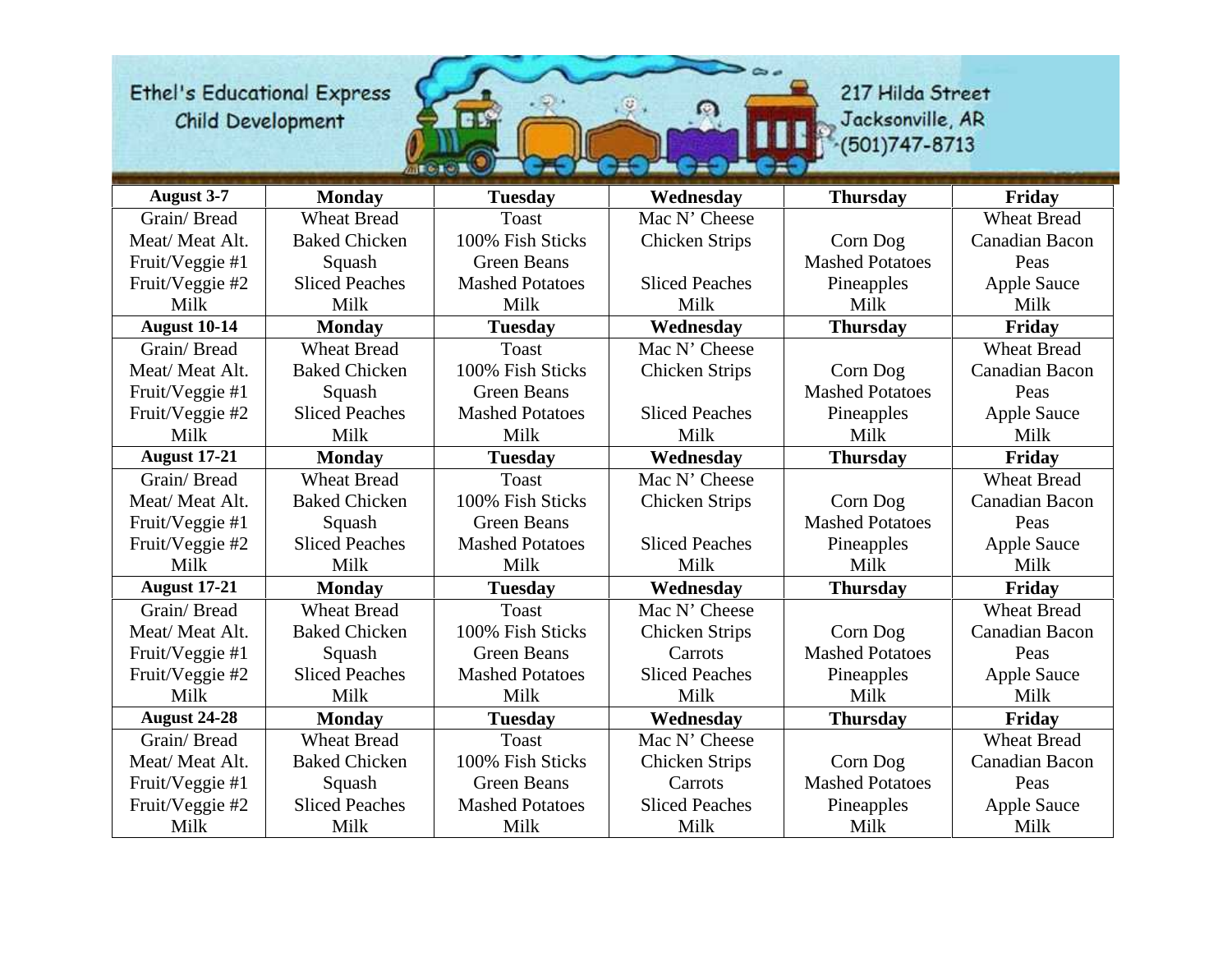

| <b>August 31-Sept 4</b> | <b>Monday</b>                | <b>Tuesday</b>            | Wednesday                       | <b>Thursday</b>        | Friday                     |
|-------------------------|------------------------------|---------------------------|---------------------------------|------------------------|----------------------------|
| Grain/Bread             | <b>Wheat Bread</b>           | <b>Toast</b>              | Mac N' Cheese                   |                        | <b>Wheat Bread</b>         |
| Meat/Meat Alt.          | <b>Baked Chicken</b>         | 100% Fish Sticks          | <b>Chicken Strips</b>           | Corn Dog               | <b>Canadian Bacon</b>      |
| Fruit/Veggie #1         | Squash                       | <b>Green Beans</b>        | Corn                            | <b>Mashed Potatoes</b> | Peas                       |
| Fruit/Veggie #2         | <b>Sliced Peaches</b>        | <b>Mashed Potatoes</b>    | <b>Sliced Peaches</b>           | Pineapples             | <b>Apple Sauce</b>         |
| Milk                    | Milk                         | Milk                      | Milk                            | Milk                   | Milk                       |
| September 7-11          | <b>Monday</b>                | <b>Tuesday</b>            | Wednesday                       | <b>Thursday</b>        | Friday                     |
| Grain/Bread             | <b>Wheat Bread</b>           | Spaghetti                 | Mac N' Cheese                   |                        | <b>Wheat Bread</b>         |
| Meat/Meat Alt.          | <b>Baked Chicken</b>         | Beef                      | Chicken Strips                  | Corn Dog               | Canadian Bacon             |
| Fruit/Veggie #1         | Squash                       | Tomato sauce/peas         | Corn                            | <b>Mashed Potatoes</b> | Peas                       |
| Fruit/Veggie #2         | <b>Sliced Peaches</b>        | <b>Sliced Pears</b>       | <b>Sliced Peaches</b>           | Pineapple              | <b>Apple Sauce</b>         |
| Milk                    | Milk                         | Milk                      | Milk                            | Milk                   | Milk                       |
| September 14-18         | <b>Monday</b>                | <b>Tuesday</b>            | Wednesday                       | <b>Thursday</b>        | Friday                     |
| Grain/Bread             | Cornbread                    | <b>Toast</b>              | Mac N' Cheese                   |                        | <b>Wheat Bread</b>         |
| Meat/Meat Alt.          | <b>Baked Chicken</b>         | 100% Fish Sticks          | <b>Chicken Strips</b>           | Corn Dog               | <b>Canadian Bacon Peas</b> |
| Fruit/Veggie #1         | <b>Speckled Butter Beans</b> | HM Peach Pie              | Corn                            | <b>Mashed Potatoes</b> | Apple Sauce                |
| Fruit/Veggie #2         | HM Apple Pie                 | <b>Mashed Potatoes</b>    | <b>Sliced Peaches</b>           | Pineapples             | Milk                       |
| Milk                    | Milk                         | Milk                      | Milk                            | Milk                   |                            |
| September 21-25         | <b>Beef Stroganoff</b>       | <b>Turkey Sandwich</b>    | <b>Ham &amp; Rice Casserole</b> | <b>Burritos</b>        | <b>Chicken Open Face</b>   |
| Grain/Bread             | <b>Egg Noodles</b>           | <b>Wheat Bread</b>        | Rice                            | Tortilla               | <b>English Muffins</b>     |
| Meat/ Meat Alt.         | Beef                         | Turkey/Cheese             | Ham/Cheese                      | Re-fried Beans/Cheese  | Chicken/Cheese             |
| Fruit/Veggie #1         | <b>Green Beans</b>           | Corn                      | Peas                            | Mixed Veggies          | Celery/Carrots             |
| Fruit/Veggie #2         | Peaches                      | <b>Bananas</b>            | Pineapple                       | Applesauce             | Pears                      |
| Milk                    | Milk HM                      | Milk HM                   | Milk HM                         | Milk HM                | Milk HM                    |
| Sept 28-Oct 2           | <b>Meatloaf</b>              | <b>Turkey &amp; Gravy</b> | <b>Bologna Sandwich</b>         | <b>Cheese Melts</b>    | <b>Beanie Weenies</b>      |
| Grain/Bread             | Crackers                     | <b>Wheat Bread</b>        | <b>Wheat Bread</b>              | <b>English Muffins</b> | <b>Saltines</b>            |
| Meat/Meat Alt.          | Beef                         | Turkey                    | Bologna/Cheese                  | Cheese                 | Hot Dogs/Beans             |
| Fruit/Veggie #1         | Tomato sauce/peas            | Potatoes                  | <b>Green Beans</b>              | <b>Carrot Sticks</b>   | cucumbers                  |
| Fruit/Veggie #2         | Peaches                      | Fruit cocktail            | <b>Apple Slices</b>             | Fruit Cocktail         | Peaches                    |
| Milk                    | Milk HM                      | Milk HM                   | Milk HM                         | Milk HM                | Milk HM                    |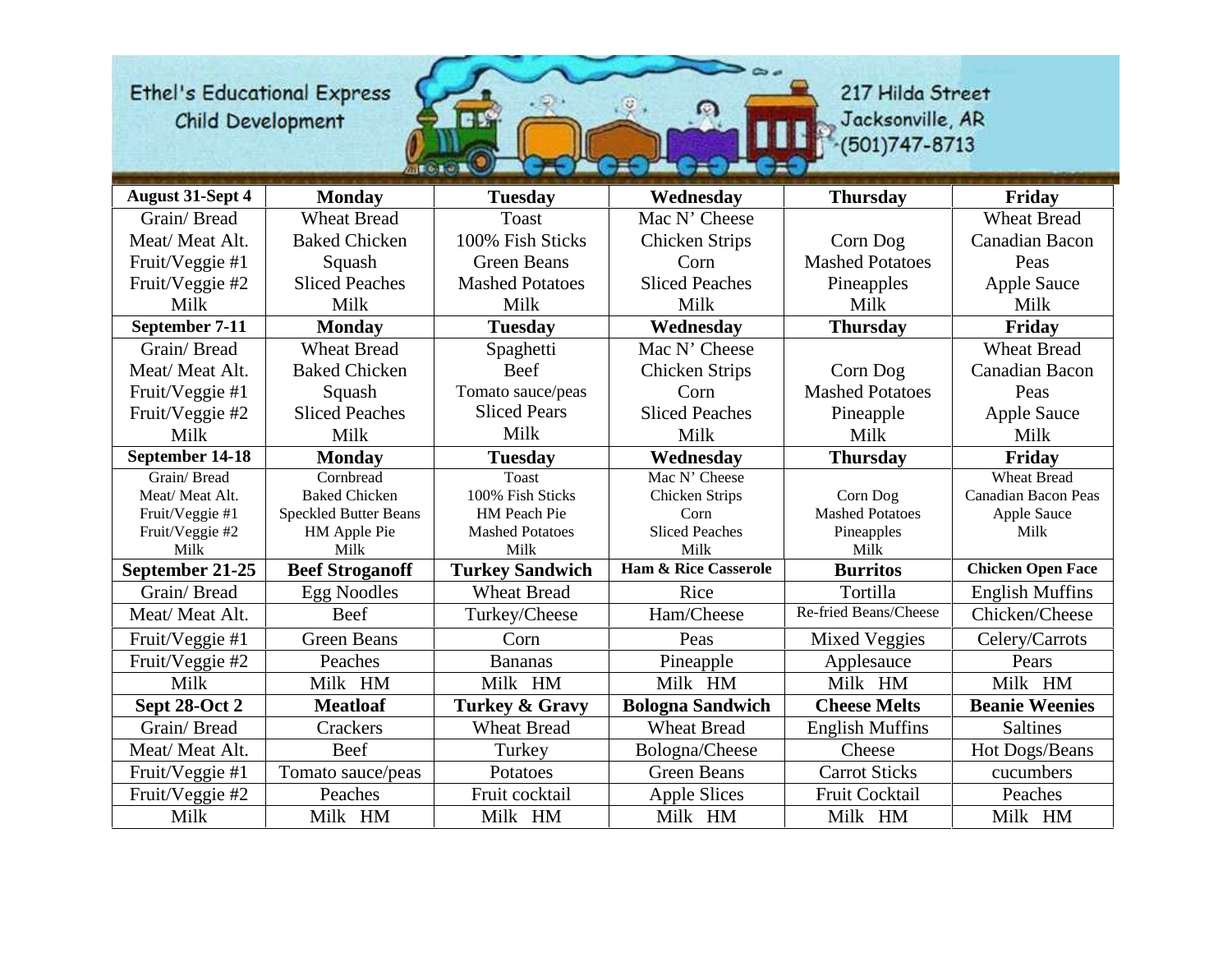

| October 5-9     | <b>Ham Sandwich</b>   | <b>Chicken Noodle Soup</b> | <b>Spaghetti</b>       | <b>Cheeseburger Mac</b>                           |                    |
|-----------------|-----------------------|----------------------------|------------------------|---------------------------------------------------|--------------------|
| Grain/Bread     | Whole wheat bread     | <b>Egg Noodles</b>         | Spaghetti Noodles      | Macaroni                                          | Whole Wheat bread  |
| Meat/ Meat Alt. | Ham slices            | Chicken                    | Beef                   | Beef/Cheese                                       | <b>Fish Sticks</b> |
| Fruit/Veggie #1 | Carrot slices         | Celery & Carrots           | Green beans            | <b>Mixed Veggies</b>                              | Potatoes           |
| Fruit/Veggie #2 | Apple slices          | Peaches                    | Pears                  | Pineapple                                         | <b>Green Beans</b> |
| Milk            | Milk HM               | Milk HM                    | Milk HM                | Milk HM                                           | Milk HM            |
| October 12-16   | <b>Enchiladas</b>     | <b>Burritos</b>            | <b>Turkey Sandwich</b> | <b>Tomato Soup &amp; Grilled</b><br><b>Cheese</b> |                    |
| Grain/Bread     | <b>Bread</b>          | Tortilla                   | <b>Wheat Bread</b>     | Wheat bread                                       | Wheat bread        |
| Meat/ Meat Alt. | <b>Grilled Salmon</b> | Re-fried Beans/Cheese      | Turkey/Cheese          | Cheese                                            | <b>Fish Sticks</b> |
| Fruit/Veggie #1 | Potatoes              | <b>Mixed Veggies</b>       | Corn                   | Tomato soup                                       | Potatoes           |
| Fruit/Veggie #2 | Coleslaw              | Peaches                    | Fruit Cocktail         | peaches                                           | <b>Green Beans</b> |
| Milk            | Milk HM               | Milk HM                    | Milk HM                | Milk HM                                           | Milk HM            |
| October 19-23   | Turkey, Ham Roll Up   | <b>Meat and Gravy</b>      |                        | <b>Chicken Stir Fry</b>                           | Pasta Salad        |
| Grain/Bread     | Tortilla              | <b>Mashed Potatoes</b>     | Corn Dogs              | Rice                                              | Macaroni           |
| Meat/ Meat Alt. | Turkey/Ham            | Beef                       |                        | Chicken                                           | Ham/Cheese         |
| Fruit/Veggie #1 | <b>Mixed Veggies</b>  | <b>Green Beans</b>         | Carrots                | Stir Fry vegetables                               | Peas               |
| Fruit/Veggie #2 | Peaches               | Oranges                    | Pineapples             | <b>Bananas</b>                                    | Applesauce         |
| Milk            | Milk                  | Milk HM                    | Milk HM                | Milk HM                                           | Milk HM            |
| October 26-30   | <b>Monday</b>         | <b>Tuesday</b>             | Wednesday              | <b>Thursday</b>                                   | Friday             |
| Grain/Bread     | <b>Wheat Bread</b>    | Toast                      | Toast                  |                                                   | <b>Wheat Bread</b> |
| Meat/Meat Alt.  | <b>Baked Chicken</b>  | <b>Fish Sticks</b>         | <b>Chicken Nuggets</b> | Corn Dog                                          | Canadian Bacon     |
| Fruit/Veggie #1 | Squash                | Green Beans                | Mac N' Cheese          | <b>Mashed Potatoes</b>                            | Peas               |
| Fruit/Veggie #2 | <b>Sliced Peaches</b> | <b>Mashed Potatoes</b>     | <b>Sliced Peaches</b>  | Pineapples                                        | Apple Sauce        |
| Milk            | Milk                  | Milk                       | Milk                   | Milk                                              | Milk               |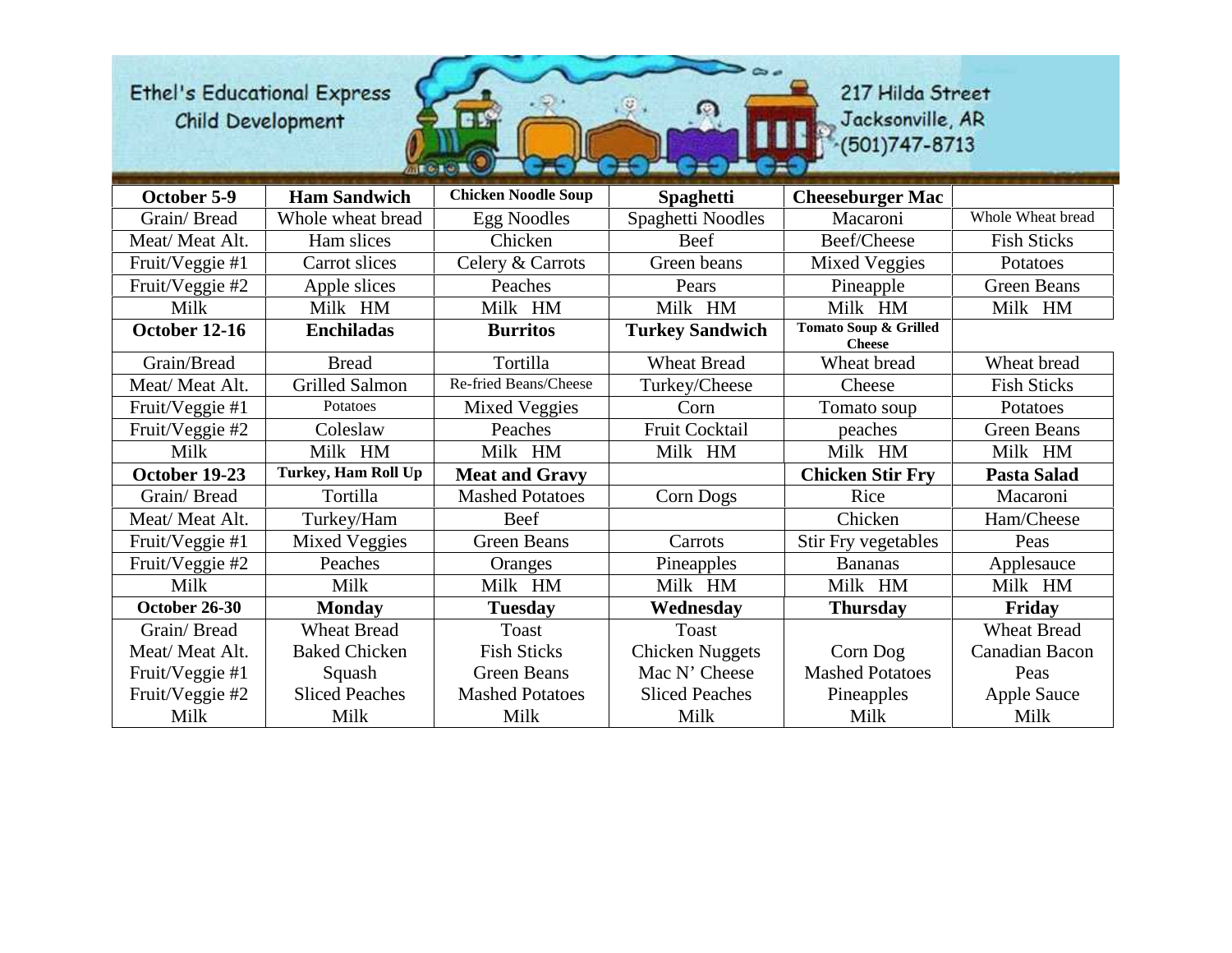

| November 2-6        | <b>Monday</b>                | <b>Tuesday</b>            | Wednesday                       | <b>Thursday</b>        | Friday                     |
|---------------------|------------------------------|---------------------------|---------------------------------|------------------------|----------------------------|
| Grain/Bread         | <b>Wheat Bread</b>           | Toast                     | Mac N' Cheese                   |                        | <b>Wheat Bread</b>         |
| Meat/Meat Alt.      | <b>Baked Chicken</b>         | 100% Fish Sticks          | <b>Chicken Strips</b>           | Corn Dog               | Canadian Bacon             |
| Fruit/Veggie #1     | Squash                       | <b>Green Beans</b>        | Corn                            | <b>Mashed Potatoes</b> | Peas                       |
| Fruit/Veggie #2     | <b>Sliced Peaches</b>        | <b>Mashed Potatoes</b>    | <b>Sliced Peaches</b>           | Pineapples             | <b>Apple Sauce</b>         |
| Milk                | Milk                         | Milk                      | Milk                            | Milk                   | Milk                       |
| November 9-13       | <b>Monday</b>                | <b>Tuesday</b>            | Wednesday                       | <b>Thursday</b>        | Friday                     |
| Grain/Bread         | <b>Wheat Bread</b>           | Spaghetti                 | Mac N' Cheese                   |                        | <b>Wheat Bread</b>         |
| Meat/Meat Alt.      | <b>Baked Chicken</b>         | Beef                      | <b>Chicken Strips</b>           | Corn Dog               | <b>Canadian Bacon</b>      |
| Fruit/Veggie #1     | Squash                       | Tomato sauce/peas         | Corn                            | <b>Mashed Potatoes</b> | Peas                       |
| Fruit/Veggie #2     | <b>Sliced Peaches</b>        | <b>Sliced Pears</b>       | <b>Sliced Peaches</b>           | Pineapple              | <b>Apple Sauce</b>         |
| Milk                | Milk                         | Milk                      | Milk                            | Milk                   | Milk                       |
| November 16-20      | <b>Monday</b>                | <b>Tuesday</b>            | Wednesday                       | <b>Thursday</b>        | Friday                     |
| Grain/Bread         | Cornbread                    | Toast                     | Mac N' Cheese                   |                        | <b>Wheat Bread</b>         |
| Meat/Meat Alt.      | <b>Baked Chicken</b>         | 100% Fish Sticks          | <b>Chicken Strips</b>           | Corn Dog               | <b>Canadian Bacon Peas</b> |
| Fruit/Veggie #1     | <b>Speckled Butter Beans</b> | Green Beans               | Corn                            | <b>Mashed Potatoes</b> | Apple Sauce                |
| Fruit/Veggie #2     | Apple Pie                    | <b>Mashed Potatoes</b>    | <b>Sliced Peaches</b>           | Pineapples             | Milk                       |
| Milk                | Milk                         | Milk                      | Milk                            | Milk                   |                            |
| November 23-27      | <b>Beef Stroganoff</b>       | <b>Turkey Sandwich</b>    | <b>Ham &amp; Rice Casserole</b> | <b>Burritos</b>        | <b>Chicken Open Face</b>   |
| Grain/Bread         | <b>Egg Noodles</b>           | <b>Wheat Bread</b>        | Rice                            | Tortilla               | <b>English Muffins</b>     |
| Meat/Meat Alt.      | Beef                         | Turkey/Cheese             | Ham/Cheese                      | Re-fried Beans/Cheese  | Chicken/Cheese             |
| Fruit/Veggie #1     | <b>Green Beans</b>           | Corn                      | Peas                            | Mixed Veggies          | Celery/Carrots             |
| Fruit/Veggie #2     | Peaches                      | <b>Bananas</b>            | Pineapple                       | Applesauce             | Pears                      |
| Milk                | Milk HM                      | Milk HM                   | Milk HM                         | Milk HM                | Milk HM                    |
| <b>Nov 30-Dec 4</b> | <b>Meatloaf</b>              | <b>Turkey &amp; Gravy</b> | <b>Bologna Sandwich</b>         | <b>Cheese Melts</b>    | <b>Beanie Weenies</b>      |
| Grain/Bread         | Crackers                     | <b>Wheat Bread</b>        | <b>Wheat Bread</b>              | <b>English Muffins</b> | <b>Saltines</b>            |
| Meat/Meat Alt.      | Beef                         | Turkey                    | Bologna/Cheese                  | Cheese                 | Hot Dogs/Beans             |
| Fruit/Veggie #1     | Tomato sauce/peas            | Potatoes                  | <b>Green Beans</b>              | <b>Carrot Sticks</b>   | cucumbers                  |
| Fruit/Veggie #2     | Peaches                      | Fruit cocktail            | <b>Apple Slices</b>             | Fruit Cocktail         | Peaches                    |
| Milk                | Milk HM                      | Milk HM                   | Milk HM                         | Milk HM                | Milk HM                    |